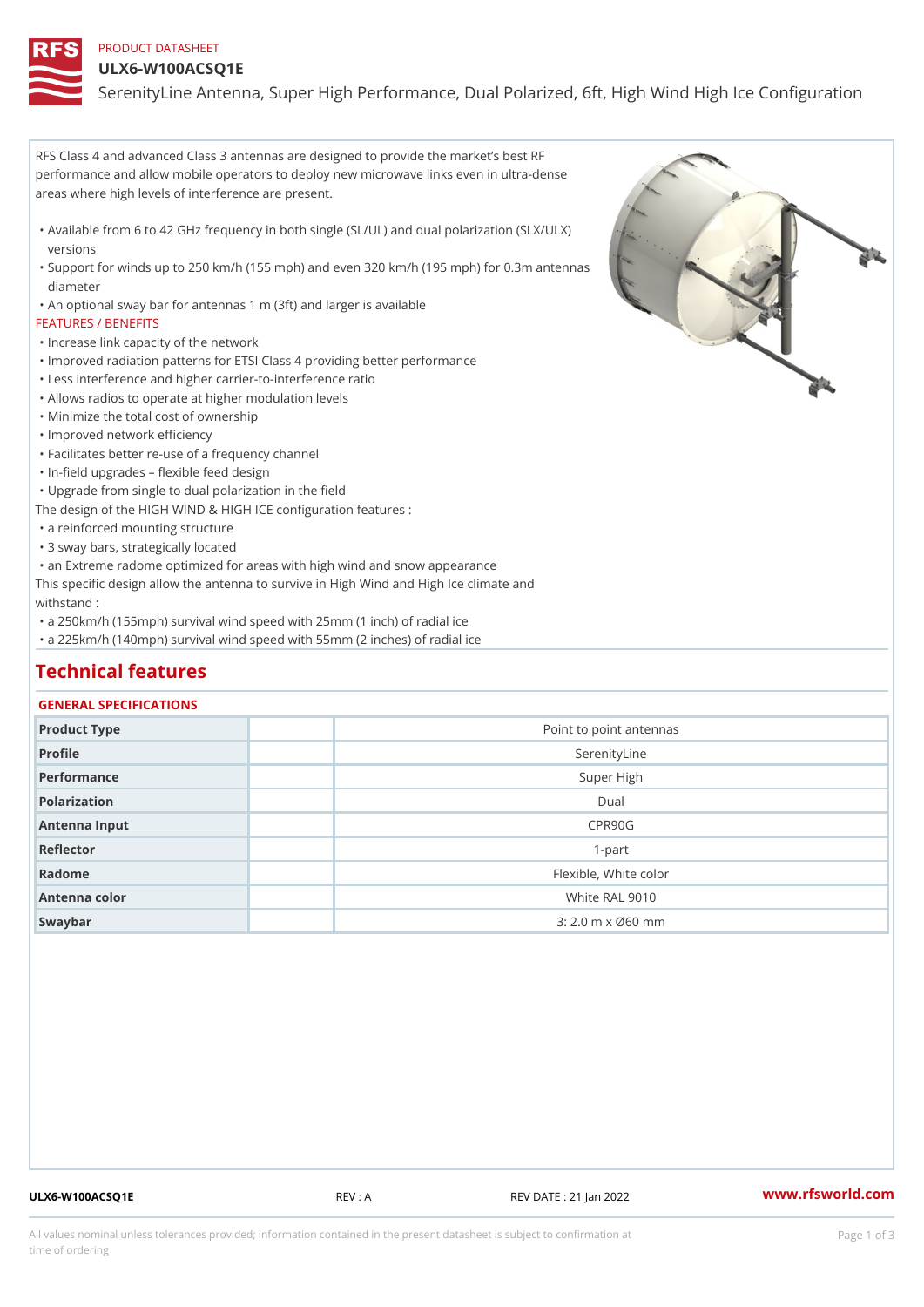# PRODUCT DATASHEET

# ULX6-W100ACSQ1E

SerenityLine Antenna, Super High Performance, Dual Polarized, 6ft, Hi

| ELECTRICAL SPECIFICATION                 |              |                                                                  |  |  |  |  |
|------------------------------------------|--------------|------------------------------------------------------------------|--|--|--|--|
| Frequency                                | GHz          | $10 - 11.7$                                                      |  |  |  |  |
| 3dB beamwidth                            | degrees      | $\mathbf{1}$                                                     |  |  |  |  |
| Low Band Gain                            | dBi          | 43.5                                                             |  |  |  |  |
| Mid Band Gain                            | dBi          | 44.1                                                             |  |  |  |  |
| High Band Gain                           | dBi          | 44.9                                                             |  |  |  |  |
| F/B Ratio                                | d B          | 85                                                               |  |  |  |  |
| <b>XPD</b>                               | d B          | 40 @ boresight<br>35 @ other areas                               |  |  |  |  |
| P                                        | d B          | 40                                                               |  |  |  |  |
| Max VSWR / R L                           | VSWR / dB    | 1.1(26)                                                          |  |  |  |  |
| Regulatory Compliance                    |              | ETSI EN 302217 Range 1 Class 4, XPD Category 3<br>FCC Category A |  |  |  |  |
| MECHANICAL SPECIFICATIONS                |              |                                                                  |  |  |  |  |
| Diameter                                 | ft $(m)$     | 6(1.8)                                                           |  |  |  |  |
| Elevation Adjustment                     | degrees      | ± 5                                                              |  |  |  |  |
| Azimuth Adjustment                       | degrees      | ± 5                                                              |  |  |  |  |
| Polarization Adjustment                  | degrees      | ± 5                                                              |  |  |  |  |
| Mounting Pipe Diameter<br>minimum        | $mm$ (in)    | 114(4.5)                                                         |  |  |  |  |
| Mounting Pipe Diameter<br>maximum        | $mm$ (in)    | 114(4.5)                                                         |  |  |  |  |
| Survival Windspeed                       | $km/h$ (mph) | 252 (155)                                                        |  |  |  |  |
| Operational Windspeed                    | $km/h$ (mph) | 190(118)                                                         |  |  |  |  |
| Approximate Weight                       | kg (lb)      | 110(242)                                                         |  |  |  |  |
| <b>STRUCTURE</b>                         |              |                                                                  |  |  |  |  |
| Radome Material                          |              | PVC coated fabric                                                |  |  |  |  |
| OTHER ACCESSORIES                        |              |                                                                  |  |  |  |  |
| Further Accessories                      |              | SMA-SKO-UNIVERSAL-L : Universal sway bar fixation                |  |  |  |  |
|                                          |              |                                                                  |  |  |  |  |
| MOUNT OUTLINE                            |              |                                                                  |  |  |  |  |
| m m<br>$Dimension_A$<br>(in)             |              | 2000 (79)                                                        |  |  |  |  |
| m m<br>$Dimen sion_B$<br>(in             |              | 1495(58.9)                                                       |  |  |  |  |
| m m<br>$Dimension_C$<br>(in              |              | 364(14.3)                                                        |  |  |  |  |
| $Dim_D - D -$<br>m m                     |              | 175(6.9)                                                         |  |  |  |  |
| $114$ m m (4.5 _ ir ) $\mathbb{R}$ imple |              |                                                                  |  |  |  |  |
| m m<br>$Dimension$ = E<br>(in)           |              | 283 (11.1)                                                       |  |  |  |  |
| m m<br>$Dimension_F$<br>(in              |              | 590 (23.2)                                                       |  |  |  |  |
| m m<br>$Dimen sion_G$<br>(in)            |              | 939 (37)                                                         |  |  |  |  |

ULX6-W100ACSQ1E REV : A REV REV DATE : 21 Jan 2022 WWW.rfsworld.com